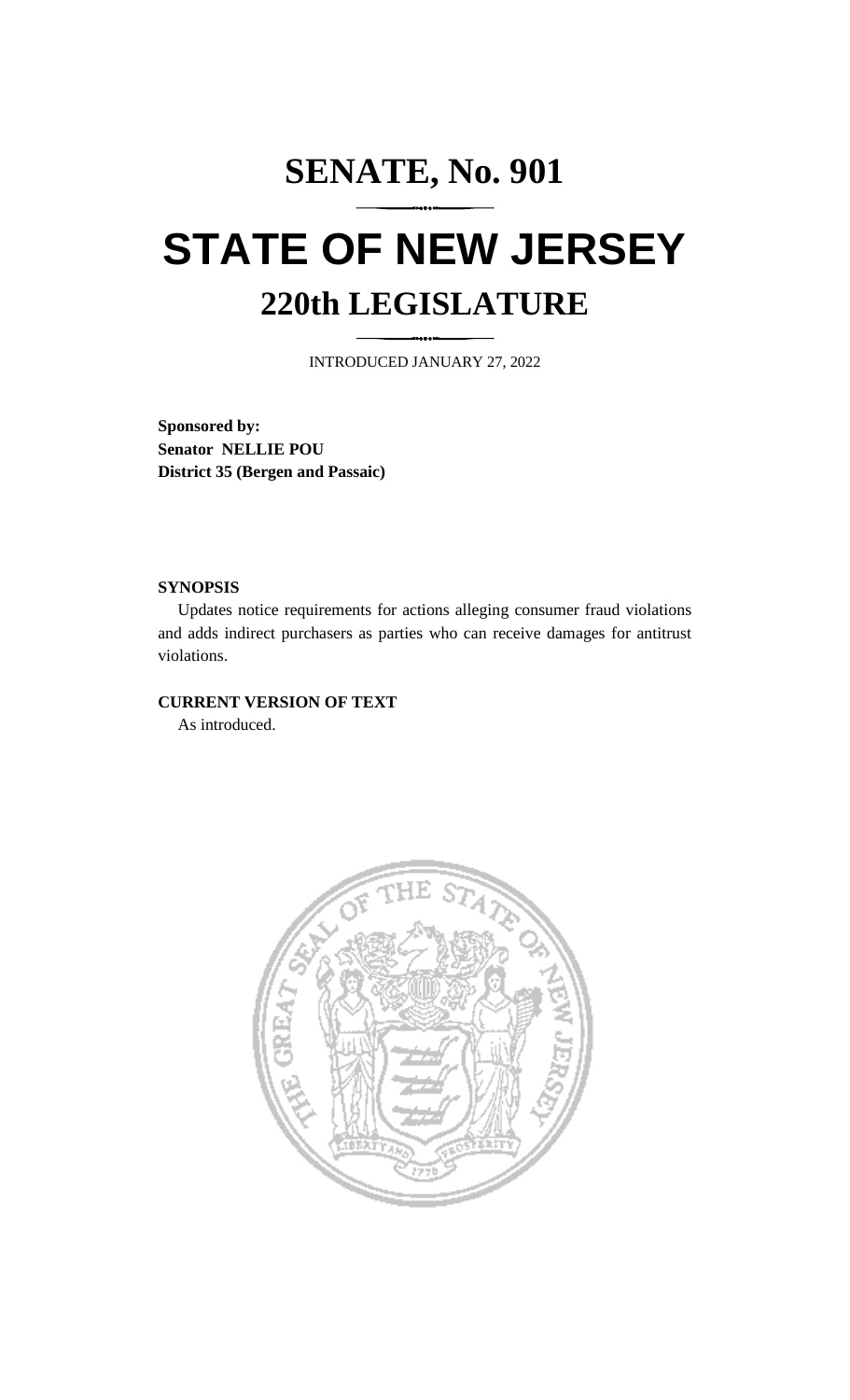# **S901** POU

 **AN ACT** concerning claims alleging violations of consumer fraud or antitrust, and amending various sections of the statutory law. **BE IT ENACTED** *by the Senate and General Assembly of the State of New Jersey:* 1. Section 2 of P.L.1960, c.39 (C.56:8-2) is amended to read as follows: 2. The act, use or employment by any person of any **[**unconscionable**]** commercial practice that is unconscionable or abusive, deception, fraud, false pretense, false promise, misrepresentation, or the knowing, concealment, suppression, or omission of any material fact with intent that others rely upon such concealment, suppression or omission, in connection with the sale or advertisement of any merchandise or real estate, or with the subsequent performance of such person as aforesaid, whether or not any person has in fact been misled, deceived or damaged thereby, is declared to be an unlawful practice; provided, however, that nothing herein contained shall apply to the owner or publisher of newspapers, magazines, publications or printed matter wherein such advertisement appears, or to the owner or operator of a radio or television station which disseminates such advertisement when the owner, publisher, or operator has no knowledge of the intent, design or purpose of the advertiser. (cf: P.L.1975, c.294, s.1) 2. Section 4 of P.L.1960, c.39 (C.56:8-4) is amended to read as follows: 4. a. To accomplish the objectives and to carry out the duties prescribed by this act, the Attorney General, in addition to other powers conferred upon him by this act, may issue subpoenas to any person, administer an oath or affirmation to any person, conduct hearings in aid of any investigation or inquiry, promulgate such rules and regulations, and prescribe such forms as may be necessary, which shall have the force of law. b. In an action brought by the Attorney General, any commercial practice that violates State or federal law is conclusively presumed to be an unlawful practice under section 2 of P.L.1960, c.39 (C.56:8-2). (cf: P.L.1960, c.39, s.4) 3. Section 8 of P.L.1971, c.247 (C.56:8-20) is amended to read as follows: 8. Any party to an action asserting a claim, counterclaim or defense based upon violation of this act, or the act hereby amended

**EXPLANATION – Matter enclosed in bold-faced brackets [thus] in the above bill is not enacted and is intended to be omitted in the law.**

**Matter underlined thus is new matter.**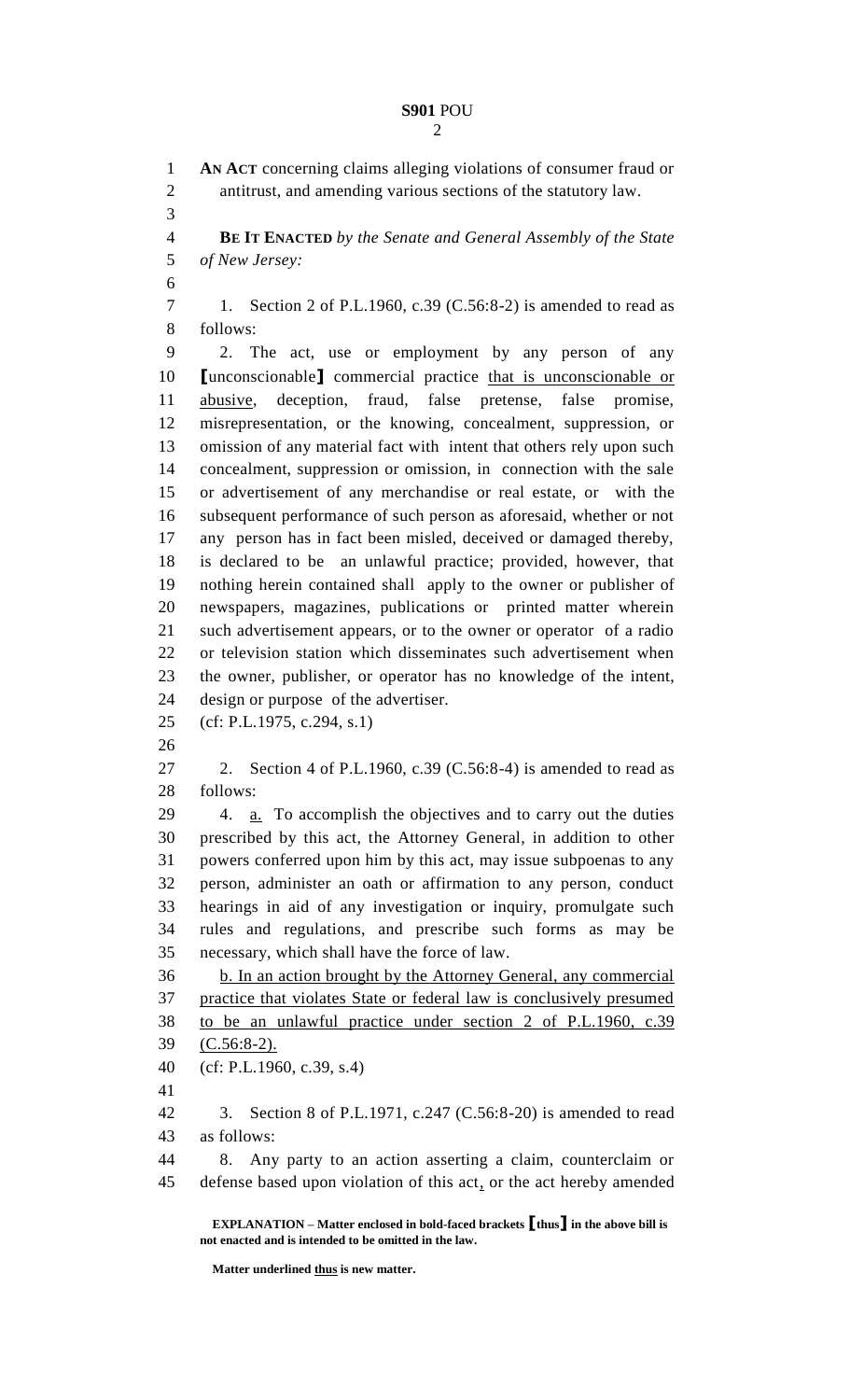1 or supplemented, shall electronically mail to a dedicated address or 2 account established by the Attorney General for this purpose a copy of (i) the initial **[**or**]**, responsive or amended pleading containing the claim, counterclaim or defense and any dispositive motion on such claim, counterclaim or defense, with any accompanying brief or legal memoranda, and (ii) any Appellate Civil Case Information Statements or appellate brief relating to such a claim, counterclaim or defense to the Attorney General within **[**10 days**]** 24 hours after the filing of such pleading or document with the court. Upon application to the court wherein the matter is pending, the Attorney General shall be permitted to intervene or to appear in any status appropriate to the matter. (cf: P.L.1971, c.247, s.8) 4. Section 12 of P.L.1970, c.73 (C.56:9-12) is amended to read as follows: 12. a. Any person who shall be injured in his business or property by reason of **[**a**]** anticompetitive conduct in violation of the provisions of **[**this act**]** P.L.1970, c.73 (C.56:9-1 et seq.) may 20 sue therefor and shall recover a sum of not less than \$1,000 or 21 threefold the damages sustained by him and interest on the damages from date of complaint, whichever amount is greater, together with reasonable attorneys' fees, filing fees and reasonable costs of suit; provided that indirect purchasers injured by an illegal overcharge shall be entitled to recover only compensatory damages, together 26 with reasonable attorneys' fees, filing fees, and reasonable costs of suit in actions not brought under subsection b. of this section. Reasonable costs of suit may include, but shall not be limited to the expenses of discovery and document reproduction. b. The State and any of its political subdivisions and public agencies shall be deemed a person within the meaning of this section. The Attorney General, on behalf of the State or any of its political subdivisions or public agencies, or the political subdivision or public agency at the direction of or with the permission of the Attorney General, may institute an action to recover the damages provided for by this section or by any comparable provisions of Federal law, together with reasonable attorneys' fees, filing fees and reasonable costs of suit. c. In any action pursuant to P.L.1970, c.73 (C.56:9-1 et seq.), 40 the fact that the State, or any political subdivision or public agency 41 of the State or any political subdivision, or any person who has sustained damages by reason of violation of P.L.1970, c.73 (C.56:9- 43 1 et seq.), has not dealt directly with the defendant shall not bar or 44 otherwise limit recovery except as provided in this section. In any action or actions in which claims are asserted against a defendant by both direct and indirect purchasers, the court may take such steps as the court deems appropriate to avoid duplicate recovery of damages and to obtain substantial fairness. In any action in which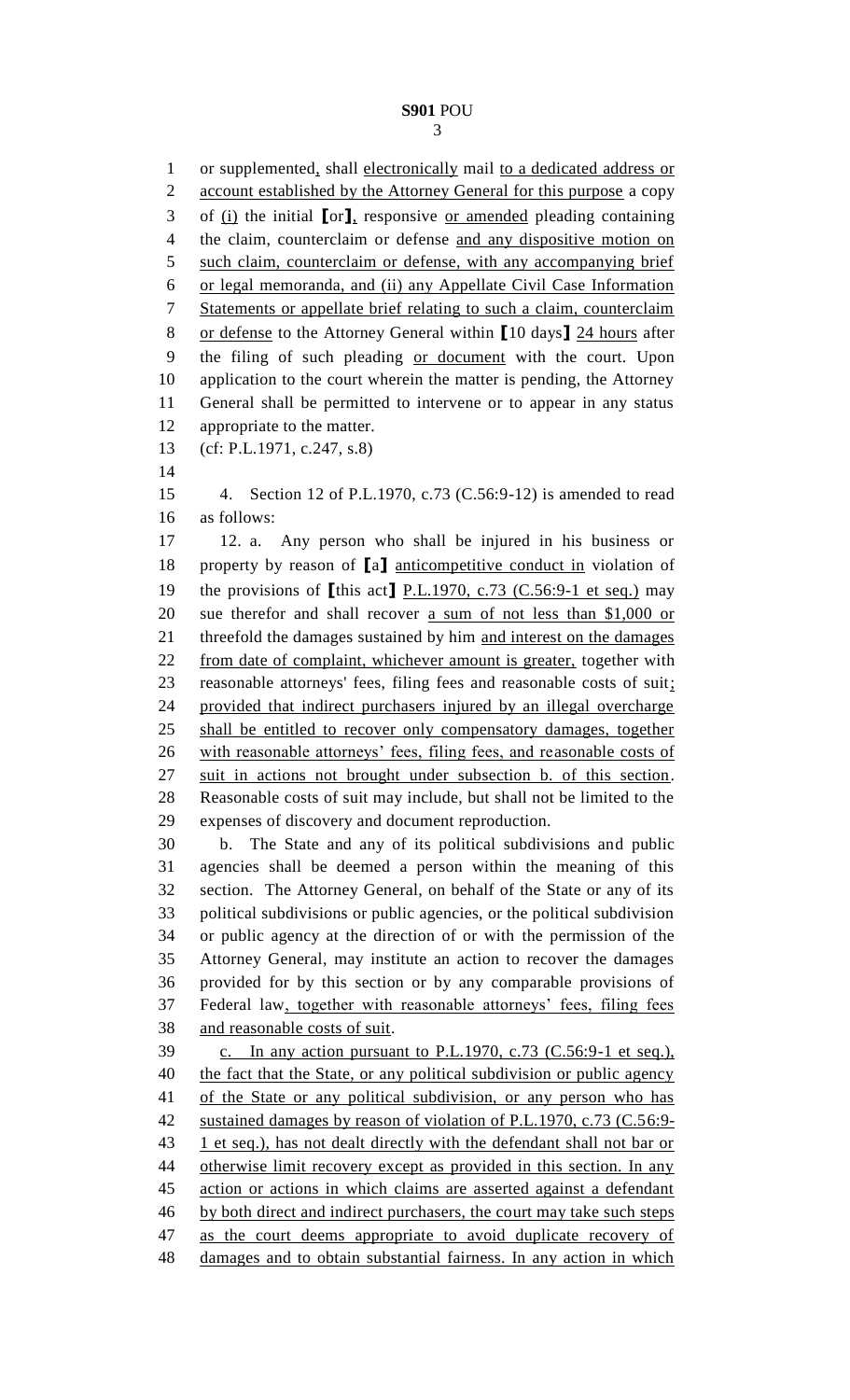#### **S901** POU

1 both direct and indirect purchasers are involved, a defendant shall be entitled to prove as a partial or complete defense to a claim for damages that the illegal overcharge has been passed on to others, 4 including the defendant, who are themselves entitled to recover, so as to avoid duplication of recovery of damages. d. In the event damages in a class action or an action instituted by the Attorney General remain unclaimed by, or undistributed to, the direct or indirect purchasers, the class representative or the Attorney General, as applicable, the Attorney General may apply to the court and such funds shall escheat to the State upon showing 11 that reasonable efforts made by the State to distribute the funds have been unsuccessful. (cf: P.L.1970, c.73, s.12) 5. Sections 1, 2, and 4 of this act shall take effect immediately and section 3 shall take effect on the first day of the third month next following enactment. STATEMENT This bill updates various provisions of the consumer fraud act and the "New Jersey Antitrust Act," in part to enhance the enforcement authority of the Division of Consumer Affairs in the Department of Law and Public Safety. Under the bill, language in the consumer fraud act on prohibited commercial practices is expanded to include commercial practices that are unconscionable or abusive. Additionally, the bill adds language to declare that in an action brought by the Attorney General, any commercial practice that violates State or federal law is conclusively presumed to be an unlawful practice under the consumer fraud act. The bill also adds language regarding the notice of private lawsuits based on violations of the consumer fraud act. Notice is to be sent electronically to a dedicated address established by the office of the Attorney General, and requires certain legal filings to be sent as part of the notice. The bill stipulates notice is to be sent to the Attorney General within 24 hours of filing rather than 10 days, as is required under current law. Lastly, the bill amends current State antitrust law by allowing parties, including municipalities and the State, who are harmed by anticompetitive conduct to file suit even if the alleged harmed party is an indirect purchaser who did not deal directly with the defendant. The bill also stipulates that a defendant is entitled to prove that as a partial or complete defense to a claim for damages, an illegal overcharge has been passed on to others, including the defendant, who are entitled to recover, so as to avoid duplicate recovery damages. The bill adds language to clarify that a person seeking treble damages may do so if there is an alleged violation of